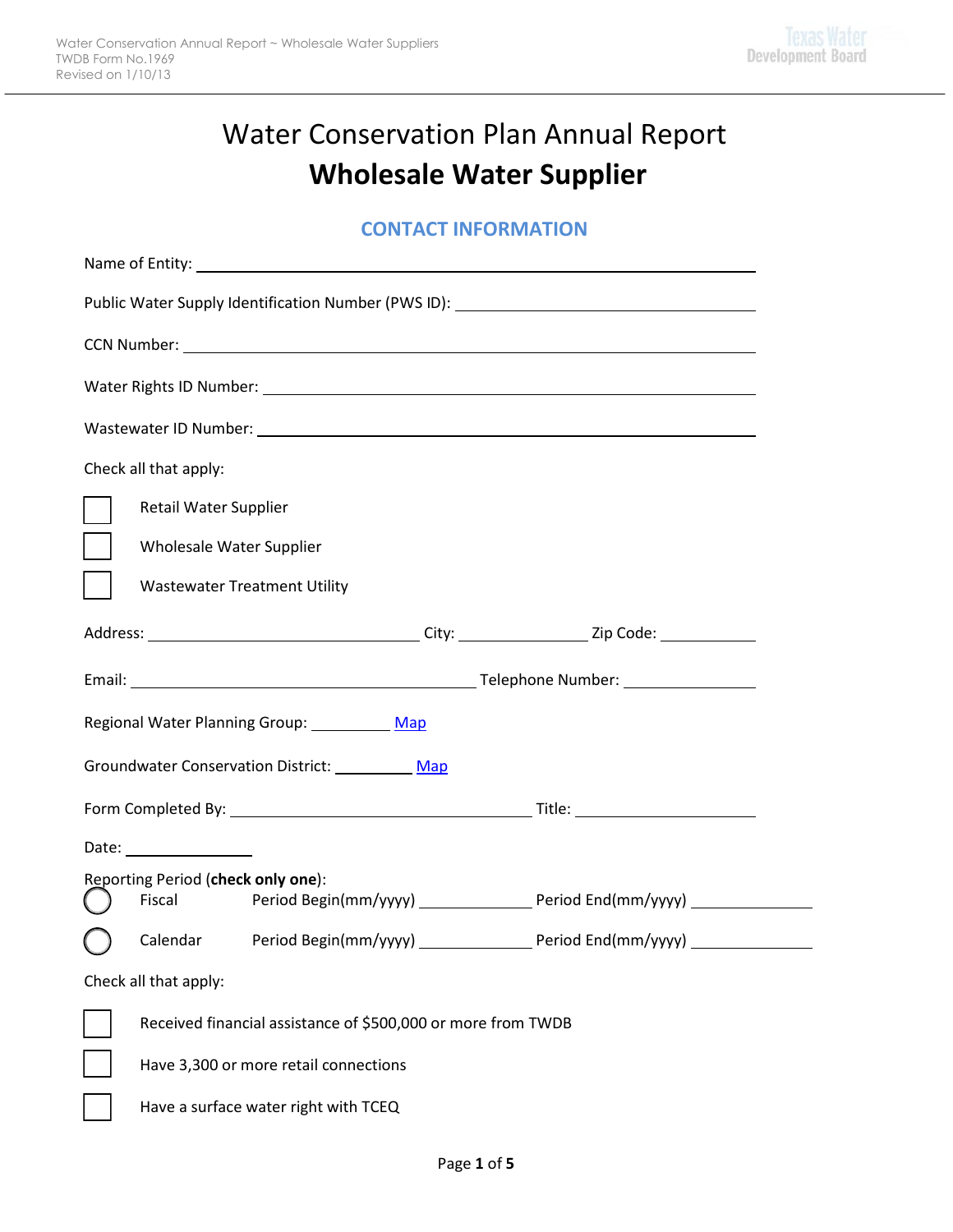# **SYSTEM DATA**

- 1. For this reporting period, provide the **total volume of wholesale water exported** (transferred or sold): gallons
- 2. For this reporting period, does your billing/accounting system have the capability to classify customers into the Wholesale Customer Categories?



3. For this reporting period, select the category(s) used to calculate wholesale customer water usage:



#### **Wholesale Customer Categories\***

- Municipal
- $\triangleright$  Industrial
- > Commercial
- > Institutional
- > Agricultural

*\*Recommended Customer Categories for classifying customer water use. For definitions, refer to [Guidance](www.twdb.texas.gov/conservation/doc/SB181Guidance.pdf)  [and Methodology on Water Conservation and Water](www.twdb.texas.gov/conservation/doc/SB181Guidance.pdf)  [Use.](www.twdb.texas.gov/conservation/doc/SB181Guidance.pdf)*

4. For this reporting year, enter the gallons of **WHOLESALE water exported** (transferred or sold). Enter zero if a Customer Category does not apply.

| <b>Wholesale Customer Category</b> | <b>Gallons Exported</b><br>(transferred or sold) | Number of<br><b>Customers</b> |
|------------------------------------|--------------------------------------------------|-------------------------------|
| Municipal                          |                                                  |                               |
| Industrial                         |                                                  |                               |
| Commercial                         |                                                  |                               |
| Institutional                      |                                                  |                               |
| Agricultural                       |                                                  |                               |
| <br><b>Total</b>                   |                                                  |                               |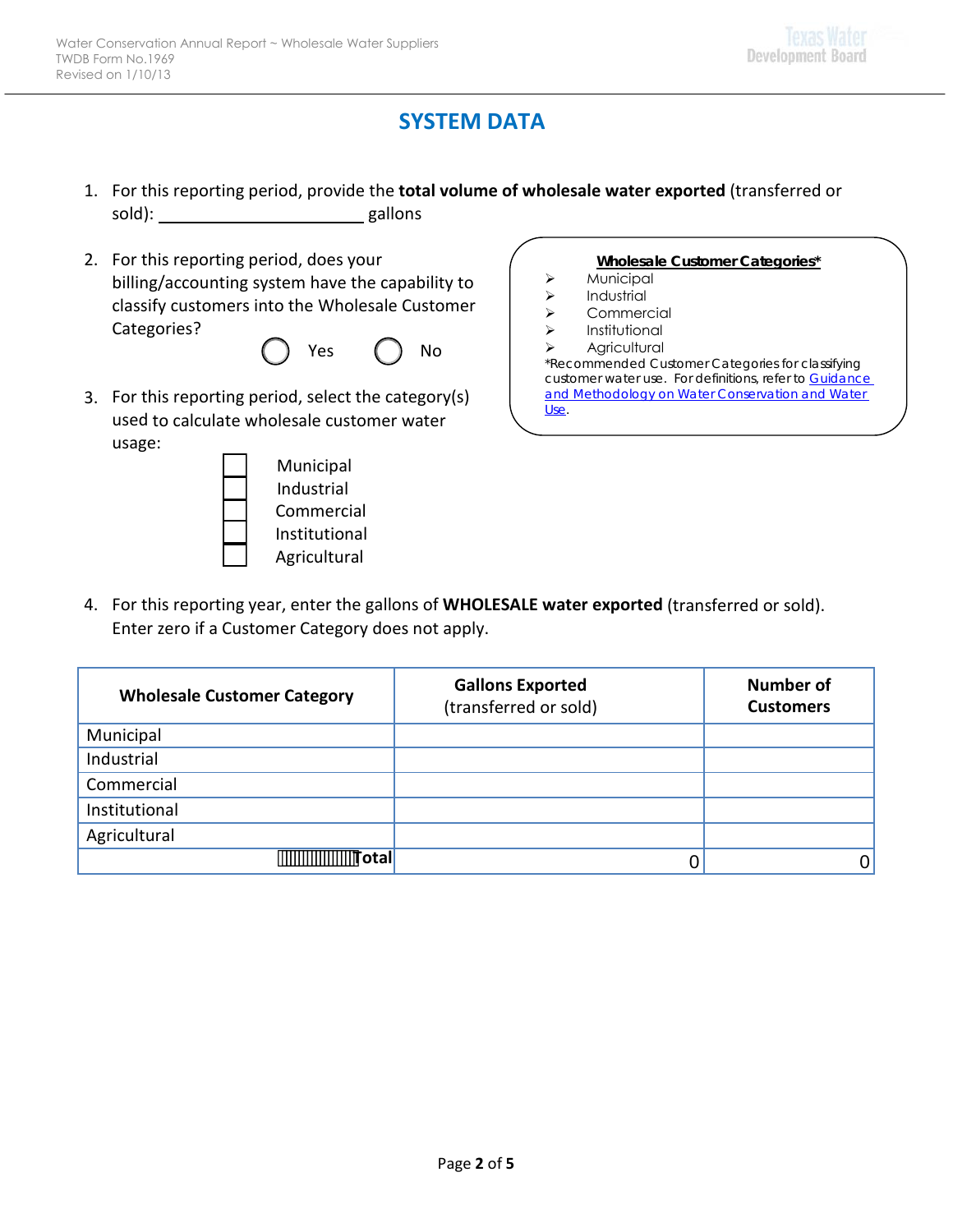# **Water Use Accounting**

|                                                                                            | <b>Total Gallons During the Reporting Period</b>                                                    |
|--------------------------------------------------------------------------------------------|-----------------------------------------------------------------------------------------------------|
| Water Produced: Water from permitted sources such as<br>rivers, lakes, streams, and wells. |                                                                                                     |
| Wholesale Water Imported: Purchased wholesale water<br>transferred into the system.        |                                                                                                     |
| System Input: Total water supplied to system and available<br>for use.                     | Produced + Imported = System Input                                                                  |
| Wholesale Water Exported: Wholesale water sold or<br>transferred out of the system.        | 0                                                                                                   |
| <b>Gallons Per Day:</b>                                                                    | 0                                                                                                   |
|                                                                                            | Wholesale Water Exported $\div$ 365 = Gallons Per Day                                               |
| <b>Population:</b> Estimated total population for municipal<br>customers.                  |                                                                                                     |
| 8<br>U<br>'n<br>ר h<br>`#                                                                  |                                                                                                     |
|                                                                                            | Municipal Exported $\div$ Municipal Population $\div$ 365 =<br>Municipal Gallons Per Capita Per Day |

Provide the **specific and quantified five and ten-year targets** as listed in your most current Water Conservation Plan.

|                         | Date to Achieve<br><b>Target</b> | <b>Specified and Quantified Targets</b> |
|-------------------------|----------------------------------|-----------------------------------------|
| <b>Five-year target</b> |                                  |                                         |
| Ten-year target         |                                  |                                         |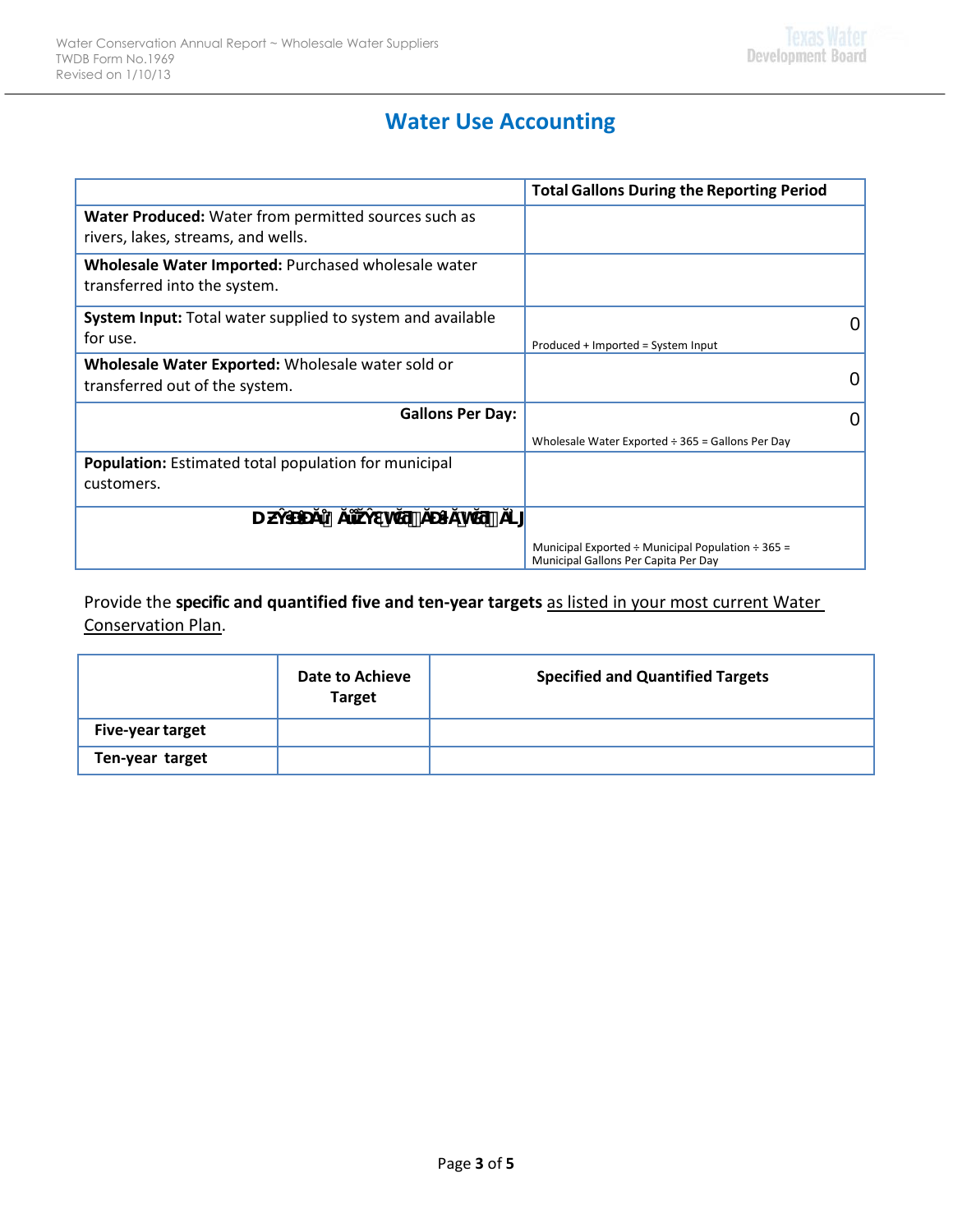# **Water Conservation Programs and Activities**

#### **1. Water Conservation Plan**

What year did your entity adopt or revise their most recent Water Conservation Plan?

Does The Plan incorporate [Best Management Practices?](www.twdb.texas.gov/conservation/BMPs/index.asp) (1) Yes (2) No

#### **2. Water Conservation Programs**

Has your entity implemented any type of water conservation activity or program?

Yes ( ) No

If yes, select the type(s) of Best Management Practices or water conservation strategies implemented during this reporting period.

| <b>Wholesale Supplier Activities and Practices</b> |                                             |  |  |
|----------------------------------------------------|---------------------------------------------|--|--|
|                                                    | <b>Agricultural Conservation Programs</b>   |  |  |
|                                                    | <b>Conservation Analysis &amp; Planning</b> |  |  |
|                                                    | <b>Conservation Rate Structures</b>         |  |  |
|                                                    | <b>Conservation Technology</b>              |  |  |
|                                                    | <b>Education &amp; Public Awareness</b>     |  |  |
|                                                    | <b>Industrial Conservation Programs</b>     |  |  |
|                                                    | Leak Detection/ Water Loss Program          |  |  |
|                                                    | Rebate, Retrofit, and Incentive Programs    |  |  |
|                                                    | Regulatory & Enforcement                    |  |  |
|                                                    | <b>System Operations</b>                    |  |  |
|                                                    | Water Efficient Landscape Programs          |  |  |
|                                                    | <b>Water Use Audits</b>                     |  |  |

Other activities, list or describe.

### **3. Recycle/Reuse (Water or Wastewater Effluent)**

For this reporting period, provide direct and indirect reuse activities.

| <b>Reuse Activity</b>                      | <b>Estimated Volume (in gallons)</b> |
|--------------------------------------------|--------------------------------------|
| On-site irrigation                         |                                      |
| Plant wash down                            |                                      |
| Chlorination/de-chlorination               |                                      |
| Industrial                                 |                                      |
| Landscape irrigation (parks, golf courses) |                                      |
| Agricultural                               |                                      |
| Other, please describe:                    |                                      |
| <b>Estimated Volume of Reuse</b>           |                                      |